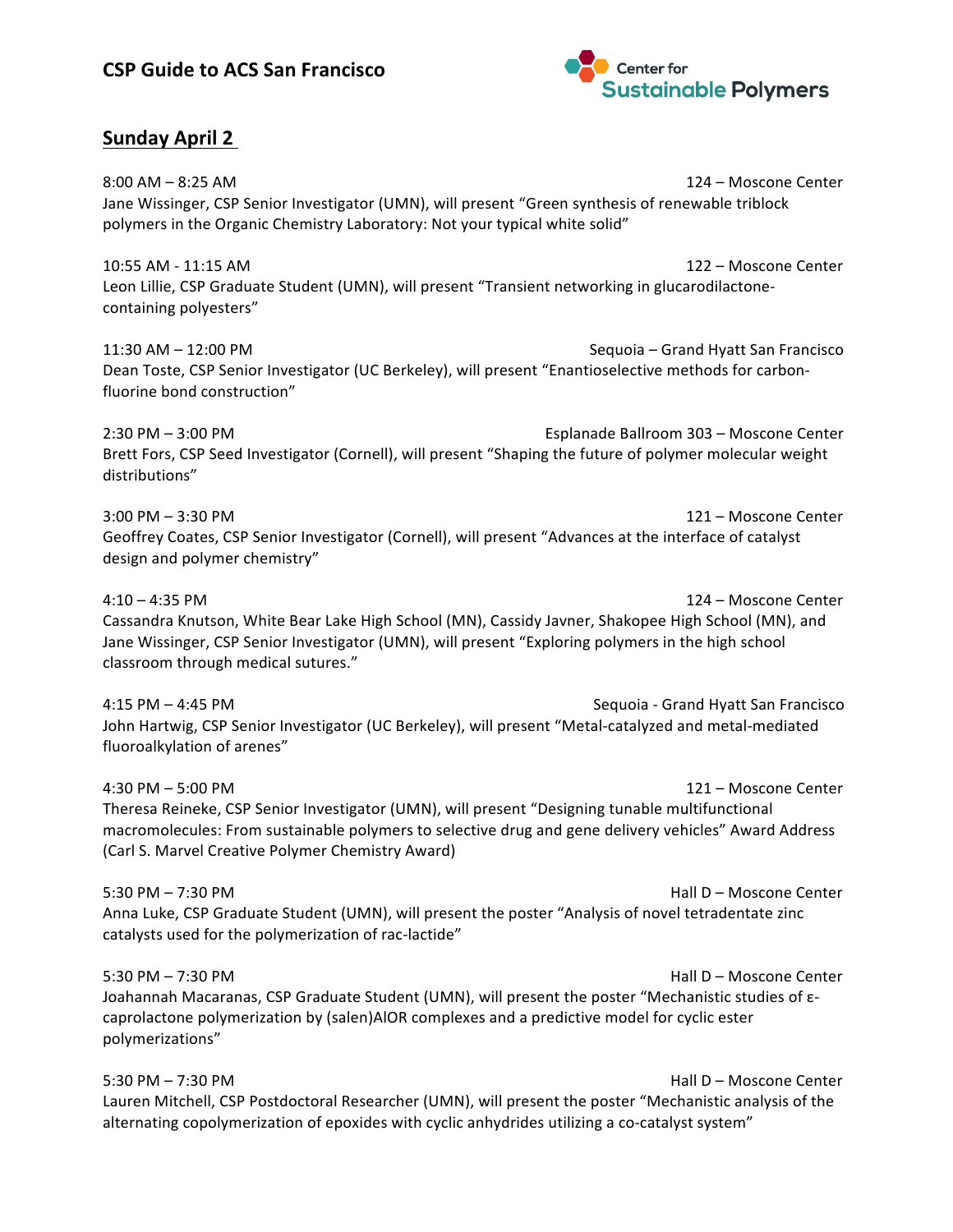| 5:30 PM - 7:30 PM<br>West Hall - Moscone Center<br>Steven Jacob, CSP Postdoctoral Research (UC Berkeley), will present the poster "Synthesis of olefin<br>monomers from renewable, biomass-derived polyols by catalytic deoxydehydration"                                                                                            |
|--------------------------------------------------------------------------------------------------------------------------------------------------------------------------------------------------------------------------------------------------------------------------------------------------------------------------------------|
| <b>Monday, April 3</b>                                                                                                                                                                                                                                                                                                               |
| $8:15$ AM $-$ 8:50 AM<br>Gateway Ballroom 103/104 - Moscone Center<br>William Tolman, CSP Senior Investigator (UMN), will present "Copper-oxygen complexes relevant to<br>enzyme intermediates" Award Address (ACS Award for Distinguished Service in the Advancement of<br>Inorganic Chemistry sponsored by Strem Chemicals, Inc.). |
| $3:05$ PM $-3:25$ PM<br>122 – Moscone Center<br>David Fortman, CSP Graduate Student (Cornell), will present "Stress relaxation and reprocessability of<br>cross-linked polyhydroxyurethanes"                                                                                                                                         |
| 3:20 PM - 3:50 PM<br>3001 - Moscone Center<br>Brett Fors, CSP Seed Investigator (Cornell), will present "Photocontrolled cationic polymerizations"                                                                                                                                                                                   |
| $3:25$ PM $-3:45$ PM<br>122 - Moscone Center<br>Rachel Snyder, CSP Graduate Student (Northwestern), will present "Polycarbonate vitrimers from bis(cyclic<br>carbonates) and polyols"                                                                                                                                                |
| 8:00 PM - 10:00 PM<br>Hall D - Moscone Center<br>Steven Jacob, CSP Postdoctoral Research (UC Berkeley), will present the poster "Synthesis of olefin<br>monomers from renewable, biomass-derived polyols by catalytic deoxydehydration"                                                                                              |
| Tuesday, April 4                                                                                                                                                                                                                                                                                                                     |
| $8:35$ AM $-8:55$ AM<br>125 - Moscone Center<br>Brett Fors, CSP Seed Investigator (Cornell), will present "Design and synthesis of polymers for next<br>generation energy storage technologies"                                                                                                                                      |
| $9:00$ AM $-9:20$ AM<br>123 - Moscone Center<br>Annabelle Watts, CSP Graduate Student (UMN), will present "Strong aliphatic polyester thermoplastic<br>elastomers"                                                                                                                                                                   |
| $9:30$ AM $- 10:00$ AM<br>3018/3022 - Moscone Center<br>Dean Toste, CSP Senior Investigator (UCB), will present "Organic reactions inspired by the organometallic<br>chemistry of gold"                                                                                                                                              |
| 11:00 AM - 11:30AM<br>3001 - Moscone Center<br>Christopher Cramer, CSP Senior Investigator (UMN), will present "Factors controlling the activity of Fe-<br>based catalysts for the polymerization of lactide and epoxides"                                                                                                           |
| 2:05 PM - 2:35 PM<br>Esplanade Ballroom 308 - Moscone Center<br>Marc Hillmyer, CSP Director (UMN), will present "Synthesis of and morphological consequences of<br>frustration in ABC and ABCA' multiblock polymers"                                                                                                                 |
| 3:30 PM - 3:50 PM<br>3003 - Moscone Center<br>Manuel Ortuño, CSP Postdoctoral Researcher (UMN), will present "Mechanism of Pd-catalyzed<br>decarbonylation of esters to linear α-olefins"                                                                                                                                            |
|                                                                                                                                                                                                                                                                                                                                      |